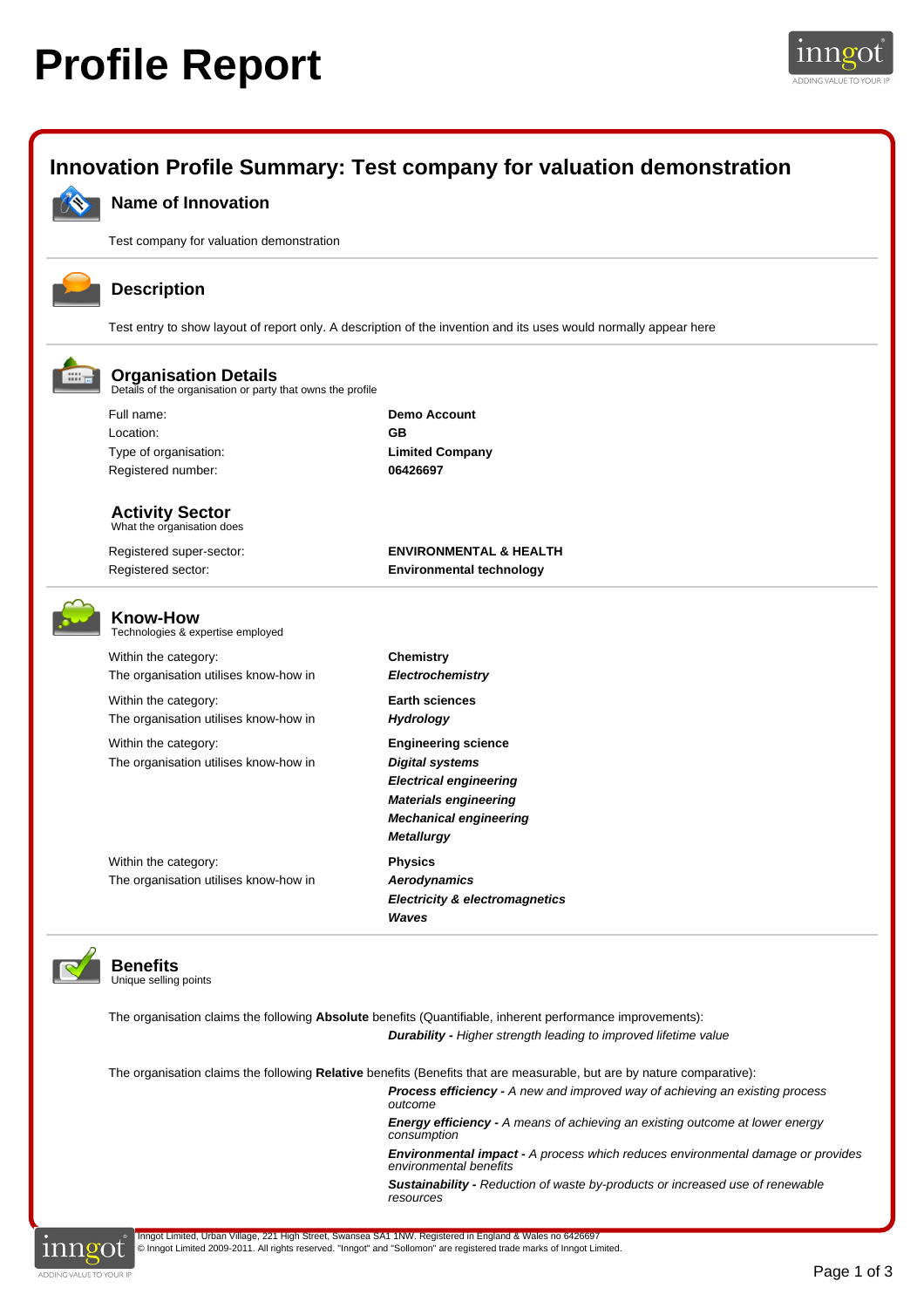**Sustainability -** Reduction of waste by-products or increased use of renewable resources

The organisation claims the following **Abstract** benefits (Advantages that may not be scientifically measurable): **Understanding -** An educational benefit

|  | <b>Market Sectors</b><br>Current or potential target markets  |      |                                                                                                                                                                                                                       |                                                                                                                                                                                                                                                                                              |  |  |
|--|---------------------------------------------------------------|------|-----------------------------------------------------------------------------------------------------------------------------------------------------------------------------------------------------------------------|----------------------------------------------------------------------------------------------------------------------------------------------------------------------------------------------------------------------------------------------------------------------------------------------|--|--|
|  | <b>Current Markets</b>                                        |      |                                                                                                                                                                                                                       |                                                                                                                                                                                                                                                                                              |  |  |
|  | <b>Target Sector:</b><br>Target Sector:<br>Target Sector:     |      | <b>Construction &amp; built environment</b>                                                                                                                                                                           |                                                                                                                                                                                                                                                                                              |  |  |
|  |                                                               |      |                                                                                                                                                                                                                       | <b>Environmental technology</b><br>Infrastructure & utilities                                                                                                                                                                                                                                |  |  |
|  |                                                               |      |                                                                                                                                                                                                                       |                                                                                                                                                                                                                                                                                              |  |  |
|  | <b>Development Stage</b><br>From idea to established offering |      |                                                                                                                                                                                                                       |                                                                                                                                                                                                                                                                                              |  |  |
|  | This innovation is currently classified as:                   |      | <b>Established</b>                                                                                                                                                                                                    | <b>Early</b> - Multiple customers have purchased and used this innovation. The company has<br>the capacity to deliver it predictably on a repeat basis. An income stream is being<br>established.                                                                                            |  |  |
|  | Within this category, its stage is:                           |      |                                                                                                                                                                                                                       |                                                                                                                                                                                                                                                                                              |  |  |
|  | <b>Registered Rights</b><br>Patents, Trademarks and Designs   |      |                                                                                                                                                                                                                       |                                                                                                                                                                                                                                                                                              |  |  |
|  | Patents not linked to a family                                |      |                                                                                                                                                                                                                       |                                                                                                                                                                                                                                                                                              |  |  |
|  | <b>Registered Number</b>                                      | Date | <b>Status</b>                                                                                                                                                                                                         | Title                                                                                                                                                                                                                                                                                        |  |  |
|  | GB12345678                                                    |      | 2015-07-01 GRANTED                                                                                                                                                                                                    | Sample Patent.                                                                                                                                                                                                                                                                               |  |  |
|  | <b>Trademarks</b>                                             |      |                                                                                                                                                                                                                       |                                                                                                                                                                                                                                                                                              |  |  |
|  | <b>Registered Number</b>                                      | Date | Status                                                                                                                                                                                                                | <b>Description</b>                                                                                                                                                                                                                                                                           |  |  |
|  | UK98765432                                                    |      | 2019-06-05 REGISTERED                                                                                                                                                                                                 | Sample Trademark. Classification: 2                                                                                                                                                                                                                                                          |  |  |
|  | <b>Intellectual Assets</b><br>Inventory of Intangibles        |      |                                                                                                                                                                                                                       |                                                                                                                                                                                                                                                                                              |  |  |
|  | Within the category of:                                       |      | Copyright                                                                                                                                                                                                             |                                                                                                                                                                                                                                                                                              |  |  |
|  | The assets being claimed are:                                 |      | and/or sales                                                                                                                                                                                                          | <b>Software code</b> - Original and unique computer program(s) or 'firmware' developed or<br>acquired and owned by your organisation which support its day-to-day operations                                                                                                                 |  |  |
|  |                                                               |      |                                                                                                                                                                                                                       | <b>Database(s)</b> - Selection and arrangement of content into a system created by your<br>organisation to facilitate future retrieval and interrogation, e.g. definitions of fields, data<br>types and data interrelationships                                                              |  |  |
|  |                                                               |      | customers                                                                                                                                                                                                             | Website (informational) - A website used to promote your organisation and attract                                                                                                                                                                                                            |  |  |
|  |                                                               |      |                                                                                                                                                                                                                       | <b>Process documentation</b> - Documentation developed or commissioned and owned by<br>your organisation relating to products, services, processes, business models or<br>solutions. Includes manuals, drawings, flow charts/diagrams, manufacturing<br>specifications, tables and templates |  |  |
|  | Within the category of:                                       |      | <b>Contracts</b>                                                                                                                                                                                                      |                                                                                                                                                                                                                                                                                              |  |  |
|  | The assets being claimed are:                                 |      | <b>Licensee</b> - Agreements permitting your organisation to use technology, creative works,<br>brands and/or other non-physical assets originally developed by a third party (for which<br>royalties may be payable) |                                                                                                                                                                                                                                                                                              |  |  |
|  |                                                               |      |                                                                                                                                                                                                                       | <b>Employment contracts</b> - Signed documents setting out your organisation's rights of<br>access to employee intellectual capital and ownership of knowledge outputs                                                                                                                       |  |  |
|  |                                                               |      |                                                                                                                                                                                                                       | Non-disclosure agreements (NDAs)/ confidentiality undertakings - Agreements<br>which require secrecy to be maintained between your organisation and one or more<br>third parties, for one or more specific purposes                                                                          |  |  |
|  |                                                               |      |                                                                                                                                                                                                                       | <b>Domain names</b> - Contracts or subscriptions providing the organisation with access to<br>specific URLs (domain names) relevant to its activities                                                                                                                                        |  |  |
|  |                                                               |      |                                                                                                                                                                                                                       | <b>Social media accounts</b> - Right to use a specific social media account name or 'handle'                                                                                                                                                                                                 |  |  |
|  | Within the category of:                                       |      | <b>Resources</b>                                                                                                                                                                                                      |                                                                                                                                                                                                                                                                                              |  |  |
|  | The assets being claimed are:                                 |      |                                                                                                                                                                                                                       | Proprietary data - Usage, performance or results data generated internally as a result<br>of your organisation's development activities or operations (e.g. test results)                                                                                                                    |  |  |



Inngot Limited, Urban Village, 221 High Street, Swansea SA1 1NW. Registered in England & Wales no 6426697 © Inngot Limited 2009-2011. All rights reserved. "Inngot" and "Sollomon" are registered trade marks of Inngot Limited.